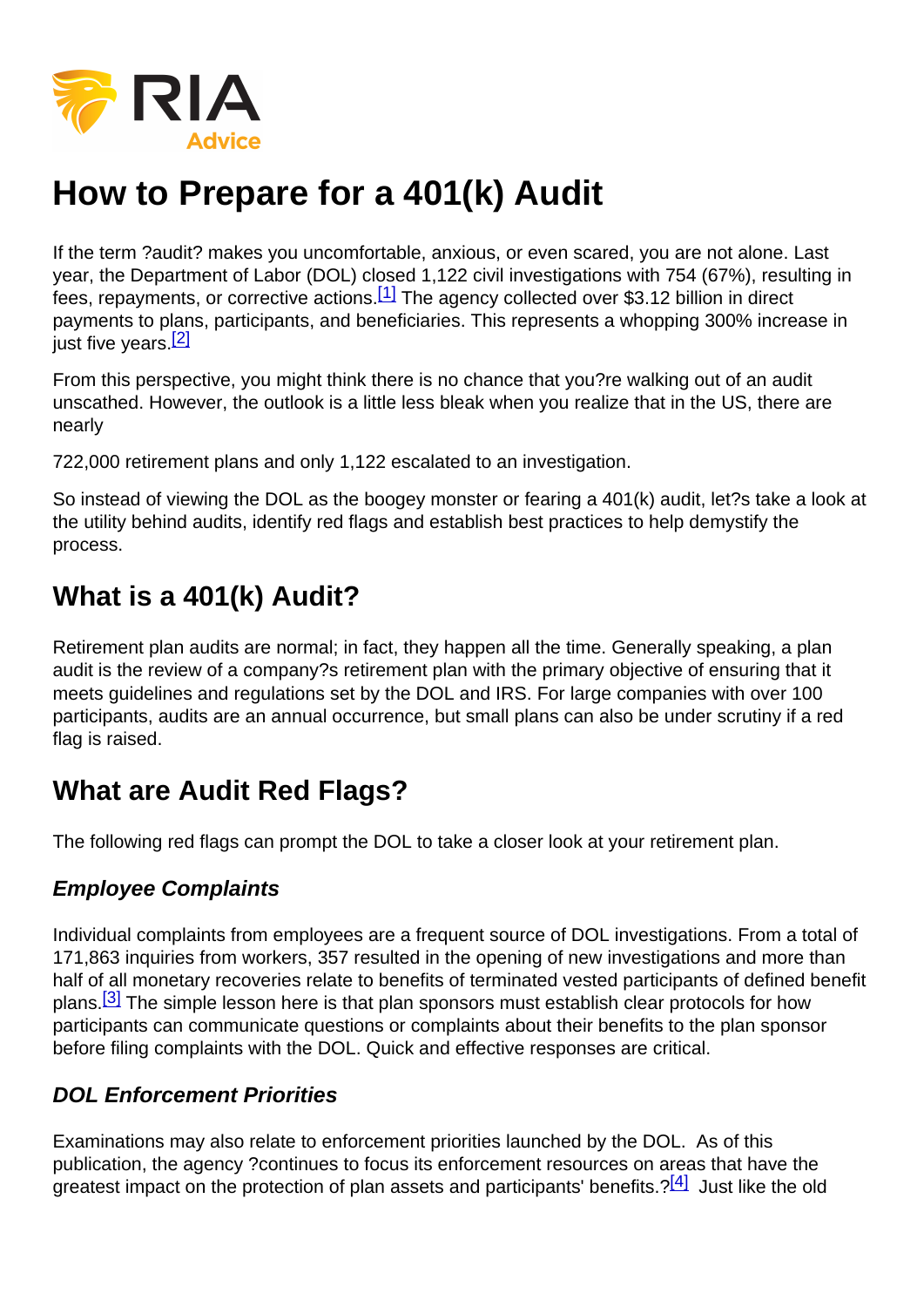story about why a robber goes to a bank, this translates to the DOL likely focusing more on large plans because that?s where the money is.

#### **Delinquent Contributions**

Delinquent contributions are pursued as part of an ongoing national priority. These are easy pickings for the DOL and a clear violation of the most basic fiduciary standards. No employer should deduct contributions from employees? wages and fail to contribute those deferrals to the plans without fear of significant and swiftly administered reprisals.

Plan sponsors are encouraged to review their Form 5500 and other records to spot trouble points, such as:

- Missed contributions
- Assets not held in trust
- Paying unreasonable compensation to service providers (conduct regular fee benchmarking to avoid this)
- Paying expenses from the plan that are actually expenses of the employer (known as ?settlor expenses?. These costs include consulting services regarding plan design or plan termination.)

Other areas of interest include lost or missing participants, and, of course, the DOL often accepts referrals from other agencies such as the IRS.

# **A Knock at the Door**

If you happen to receive a notice from the DOL about an audit or an investigation, your response should be the same:

- Take a deep breath.
- Put your team together and choose a qualified primary contact person.
- Strongly consider engaging ERISA counsel. Expert help may avoid missteps and provide an intermediary for difficult conversations.
- Consider requesting an extension of time to respond. Many initial deadlines can be short for complex exams. Extensions, if reasonable, are routinely granted.
- Review all documents prior to production. Be ready to report any issues found.
- Deliver documents in neat and organized fashion.
- Prepare employees for interviews. Treat it like a deposition. Caution them to take their time, thoughtfully consider their responses and ask for clarification of any questions they do not understand.
- Always be truthful and respectful.

### **What Documents are Typically Requested?**

The sheer volume of documents requested may at first seem overwhelming, but the requests will be for documents you should have readily available in your files. They include:

- Plan document, Investment Policy Statement, plan records of fees/expenses
- Form 5500, Summary Plan Description (SPD), Summary Material Modification (SMM), participant fee disclosures and benefit statements
- Service provider contracts and fee disclosures